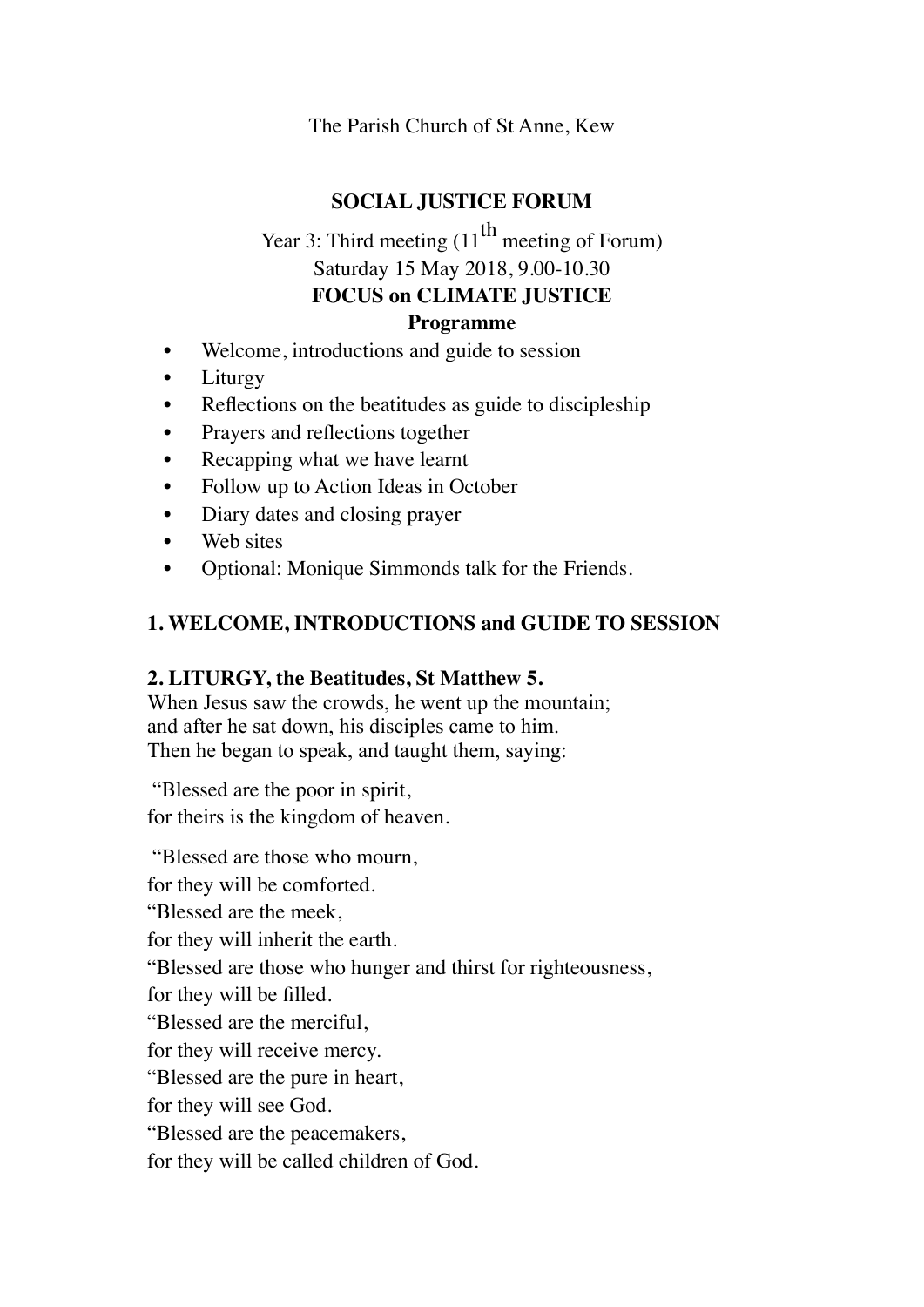"Blessed are those who are persecuted for righteousness' sake,

for theirs is the kingdom of heaven.

"Blessed are you when people revile you and persecute you and utter all kinds of evil against you falsely on my account.

"Rejoice and be glad,

for your reward is great in heaven,

for in the same way they persecuted the prophets who were before you."

# **3. THE BEATITUDES AS GUIDE TO DISCIPLESHIP**

# **4. PRAYERS and REFLECTIONS TOGETHER, please leave a moment's silence after each petition so that we can each offer the prayer in our heart**

# **i. THANKSGIVING**

Our Father in Heaven, hallowed be Your Name

Thank you for bringing us together this morning

Thank you for calling each one of us to be a disciple of our Lord Jesus Christ

Thank you that we all have different gifts as disciples

Thank you that no offering is too small for You.

Thank you for our learning about the meaning and reality of climate change and climate justice

Thank you for our faith that you are the one Creator and Creating God and that all your Creation is good

Thank you for our fellow human beings in universities, in government, in non governmental organisations, in commerce and in the churches who are responding to the reality of climate change.

Thank you for those who have helped us through their writing and for those who have talked with us, especially Brother Samuel last December, and Bishop David, Father Nicholas and Libby Insall in March

Thank you for our Carbon Fast in Lent

### **ii. Acknowledging our weakness**

Blessed are the poor in spirit

We acknowledge our weakness and our difficulty in coming to terms with climate change

Blessed are they that mourn

We weep when we see the damage and excesses of our consumer based economy. We weep when we remember that our use of energy as citizens of a wealthy country had directly impacted on climate change Blessed are the meek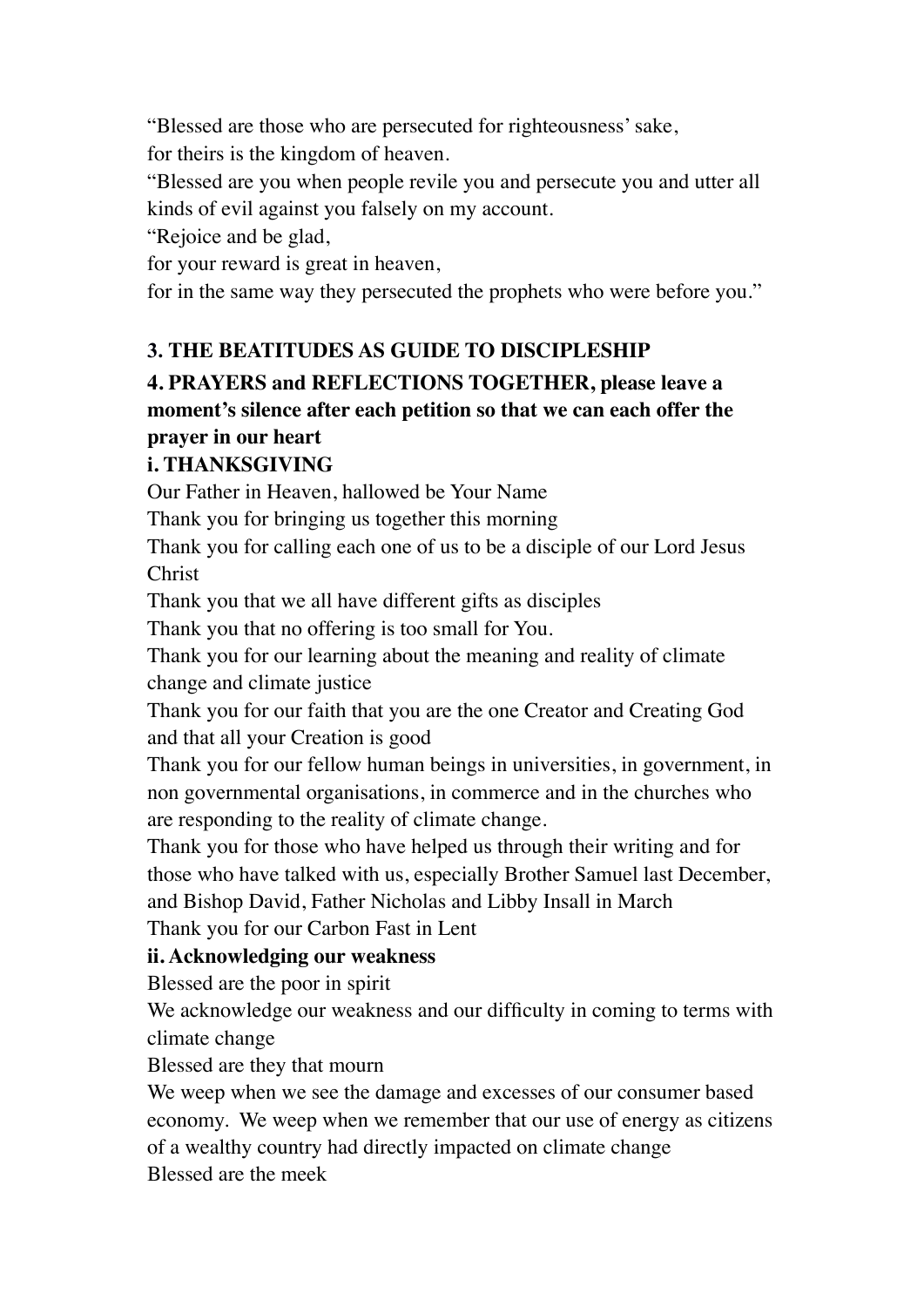We acknowledge our ignorance and our closed minds to what is happening to our fellow human beings elsewhere in the world Blessed are those who hunger and thirst after righteousness We remember in sorrow the disparities between countries in safe energy and safe water use.

We remember in sorrow the effects of climate change on the world's water supplies

#### **iii. Responding in hope**

Blessed are the merciful

Help us to discern your calling to us as your disciples in Kew in 2018. Help us to hold the issue of climate justice in our minds and hearts and to respond to your calling

Blessed are the pure in heart

Help us to remember that we 'can do small things with great love', to listen to the voice of our conscience and to respond to your calling Blessed are the peacemakers

Help us not to close our minds to the consequences of climate change, to wars, to the migration of peoples, to the disappearance of livelihoods, to the increase in natural disasters.

Help us to live simply, that others may simply live

Blessed are those who are persecuted for righteousness' sake

God of Love, show us our place in this world as channels of your love for all the creatures of this earth, for not one of them is forgotten in your sight.

Enlighten those who possess power and money that they may be avoid the sin of indifference, that they may love the common good, advance the weak, and care for this world in which we live.

The poor and the earth are crying out.

# **ALL: O Lord, seize us with your power and light, help us to protect all life, to prepare for a better future, for the coming of your**

**Kingdom of justice, peace, love and beauty. Praise be to you! Amen.**  *(Last prayer from the end of Laudato Si, the Pope's encyclical on Care of our Common Home, 24 May 2015)* 

# **5. RECAPPING WHAT WE HAVE LEARNT**

# **a. October 2017**

1. Christians have faith in One Creator and Creating God and the goodness of Creation

2. The meaning and facts of climate change and climate justice

3. Responses by governments and churches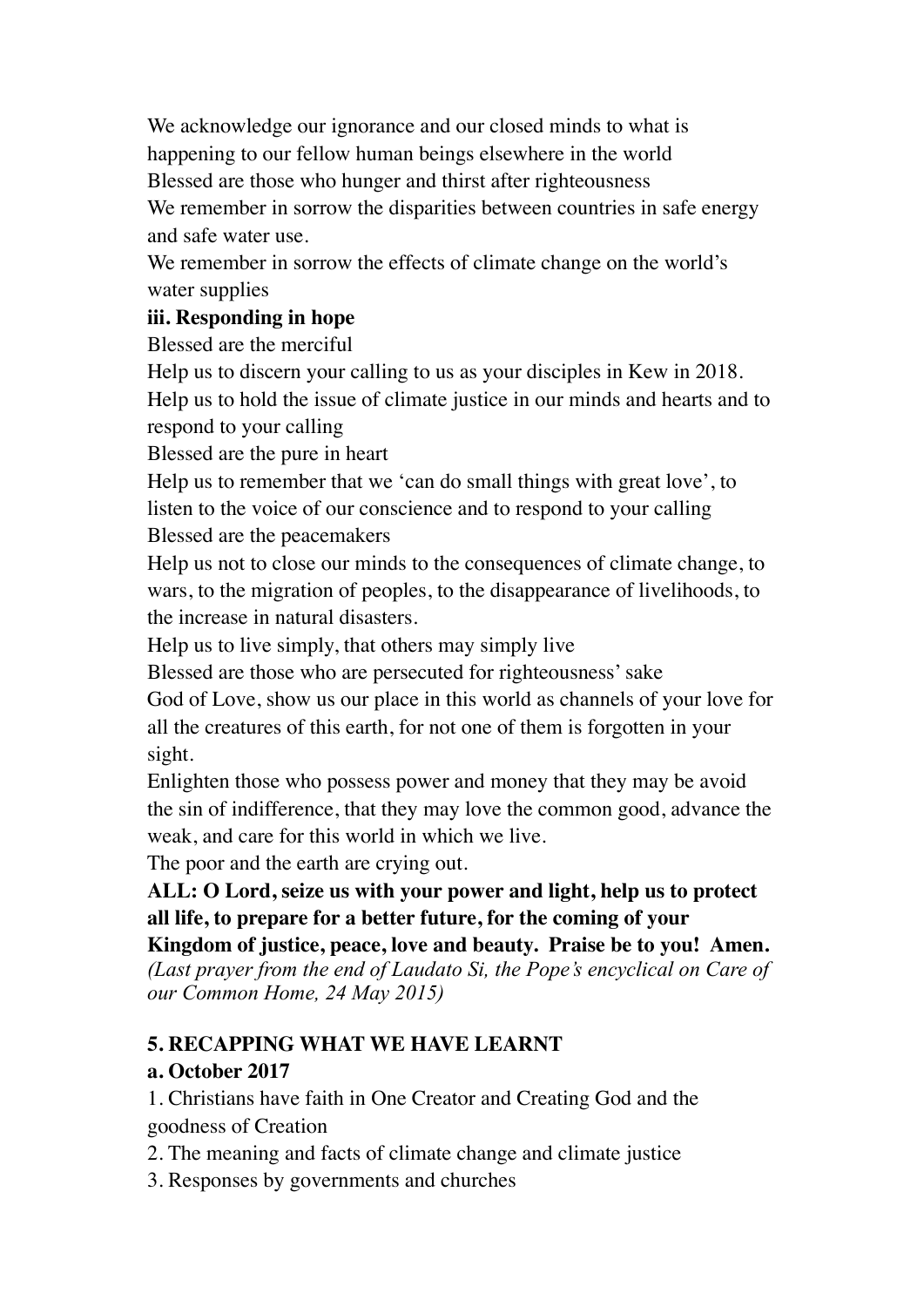#### **b. December 2017**

1. Prophecy to-day and our response

2. The United Nations 17 Sustainable Development Goals

3. The issues of climate justice – the disparities between countries and their peoples in their standards of living

## **c. February 2017**

1. Christian hope

2. Sustainable Development Goals 6 and 7: water and energy. The effects of climate change on the world's water; the use of energy and climate change

3. The disparities between countries in their quantity and quality of energy use.

**4. Churches Together conversation on climate change, 6 March 2018 Father Nicholas King, SJ :** key points from the Pope's encyclical,

*Laudato Si*, on care for our common home:

i. addressed to all humanity,

ii. we must listen to, and care about, the voices of the poor,

iii. 'Western' standards of living are unsustainable,

iv. we can all contribute positively to change,

v. we face above all a moral and spiritual issue.

**Bishop David Atkinson:** climate change is changing our relationship to the natural world. This requires us to think about:

i. the poorest people in the world,

ii. future generations,

iii. the place of technology,

iv. our fears and vulnerabilities,

v. our innate selfishness,

vi. our values, hopes and goals.

**5. Talk by Libby Insall, Kew volunteer, on The State of the World's Plants (reports from Royal Botanic Gardens) 10 March 2018:** Loss of bio-diversity and contribution of climate change

# **6. FOLLOW UP TO ACTION IDEAS IN OCTOBER**

|               | Done. We do not know how many    |
|---------------|----------------------------------|
| ∣ Carbon Fast | people tried this and how far it |
|               | 'worked' for them                |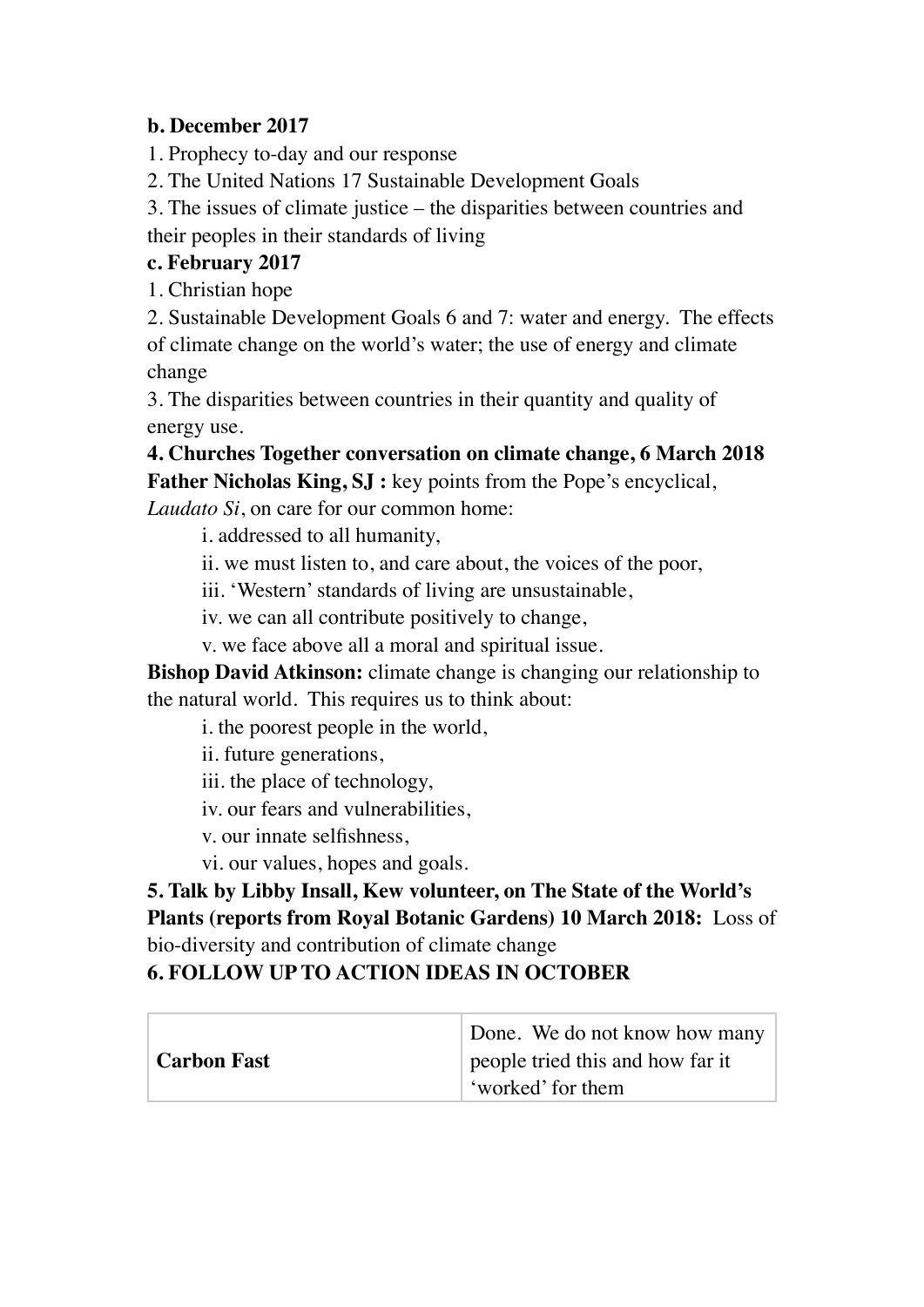| <b>Eco Church</b>         | Audit filled in at meeting on<br>10.2.18 in groups of three.<br>Decision that this would not be<br>quite right for whole congregation.<br>Discussion between Nigel,<br>Claudine and Simon Child<br>(architect). Decision to draw up a<br>'statement of principle' (done) and<br>an action plan in line with this (in<br>progress) |
|---------------------------|-----------------------------------------------------------------------------------------------------------------------------------------------------------------------------------------------------------------------------------------------------------------------------------------------------------------------------------|
| <b>Junior Church Link</b> | Sian Merrylees agreed to be the<br>Link person. Junior Church have<br>various projects on. Please see<br>wonderful poster on notice board<br>at back of church                                                                                                                                                                    |
| <b>Kew Gardens Link</b>   | Talk by Libby Insall in March.<br>See also under talks for Director<br>of Kew Gardens, Richard Deverell                                                                                                                                                                                                                           |
| <b>Other</b>              | Claudine attended a meeting at<br>USPG about Faith in a changing<br>climate (booklet distributed) They<br>are very keen for us to participate<br>in a letter writing initiative about<br>climate change with our MP, Zac<br>Goldsmith. Claudine would<br>welcome someone to help her take<br>this forward.                        |
| <b>Talks</b>              | See above and below!                                                                                                                                                                                                                                                                                                              |

# **7. DIARY DATES AND CLOSING PRAYER**

| This coming Tuesday, May 15th      | See above, conversation at the |
|------------------------------------|--------------------------------|
|                                    | Barn Church, 7.45pm            |
| <b>Saturday October/November??</b> | LAST meeting of Social Justice |
|                                    | Forum, followed by Bring and   |
|                                    | <b>Share Lunch</b>             |